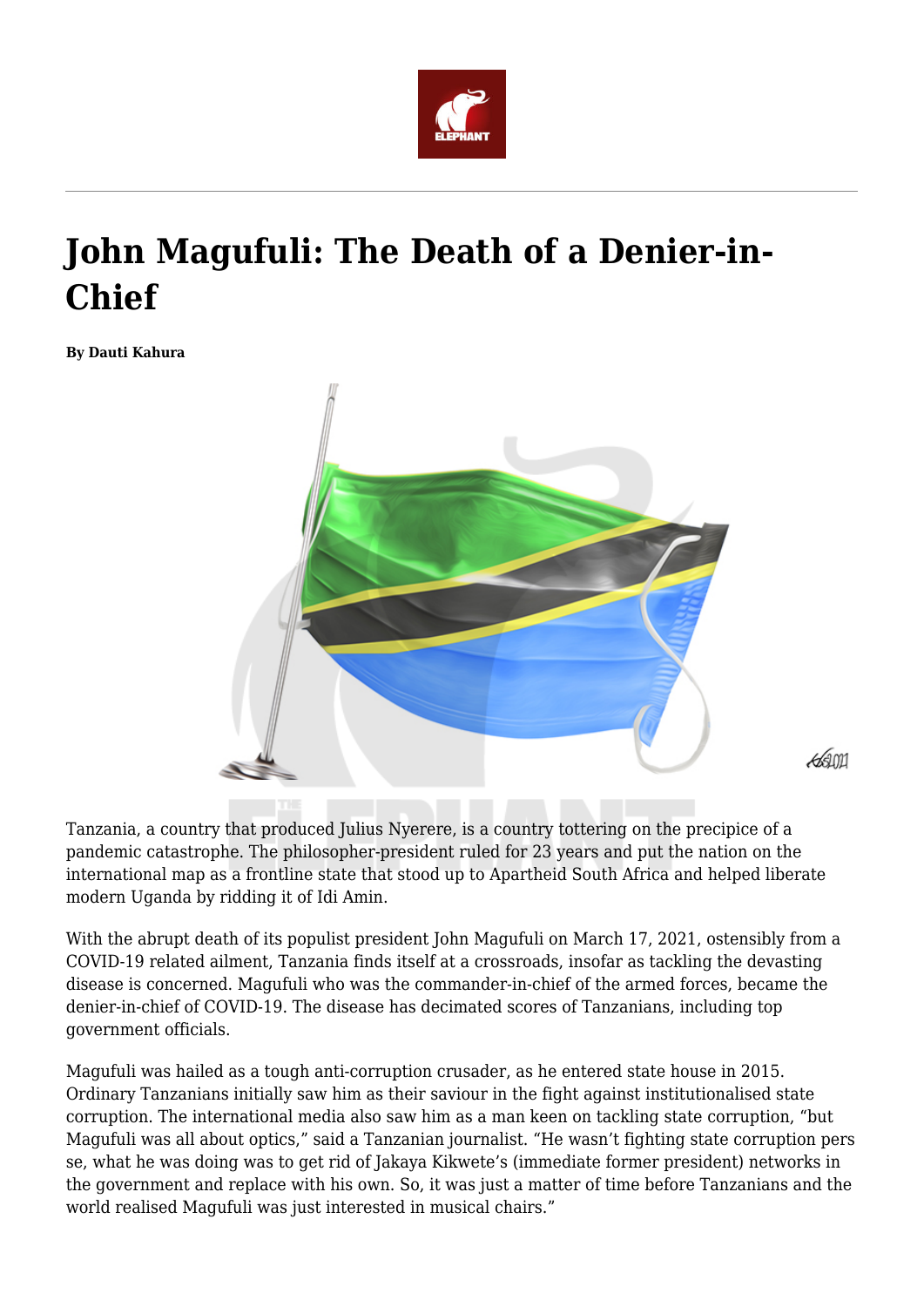Magufuli was re-elected on October 28, 2020 in one of the most controversial post-Nyerere's Tanzania elections with a whopping 84 percent. His "true colours" revealed themselves after Benjamin Mkapa's death in July 2020. After mourning the ex-president, Magufuli turned his attention to the business of crippling the opposition.

Magufuli was a protégé of Mkapa who served as president between 1995–2005. It was Mkapa, who in 2015, prevailed on the ruling Chama Cha Mapinduzi (CCM, 'Party of the Revolution') national executive council (NEC) to pick newcomer Magufuli as its flagbearer for what was to be a hotly contested general election in October 2015. Magufuli was then primed to run against Edward Lowassa, a CCM stalwart, who had bolted to Chama Cha Democrasia na Maendeleo (CHADEMA), after not clinching the CCM ticket, in which he was touted as one of the hot favourites.

The "true colours" was the ruthlessness with which Magufuli pursued the opposition in the lead-up to the presidential elections. That massive victory came in the backdrop of President Magufuli's continuous campaigns since being inaugurated as the fifth president in 2015. "Magufuli never stopped campaigning," said a Tanzanian journalist: "He rode on the wave of populism – dishing out money and favours to select supporters and well-choreographed individuals wherever he went."

The 2020 Magufuli campaigns were a mirror-image of his mentor's similar campaigns in 2000. Just like Mkapa's mission was to presumably pulverize the nascent opposition, Magufuli's mission 20 years later was similarly to ensure that the "irritating" opposition is no more and is, literary ran out of town. Mkapa in the October 2000 elections unleashed so much violence on the opposition that many of its supporters sought exile in neighbouring Kenya, after the elections.

Mkapa's use of unmitigated force by *Jeshi la Polisi* (Tanzania has a police force, as opposed to a police service) and *Field Force Unit* (FFU), a paramilitary outfit much like Kenya's dreaded General Service Unit (GSU) was unprecedented in Tanzanian politics. Just like Magufuli, it seems Mkapa's "true colours" were revealed only after his mentor's death the previous year on October 14, 1999. Mkapa was a protégé of the founding father Julius Kambarage Nyerere.

It was Nyerere who held Mkapa's hand in 1995, after influencing his nomination by CCM, and single-handedly campaigned for him throughout the country. Tanzania held its first multiparty general elections in 1995, pitting CCM against a disparate opposition for the first time since its formation in 1977.

He dished out money and favours to select supporters.

Revisiting this unparalleled violence orchestrated on fellow Tanzanians, Mkapa, the former journalist-turned-diplomat-turned-president in his memoirs: *My Life, My Purpose – A Tanzanian President Remembers* published in January 2019, regretted the 2000 election ordeal. To some Tanzanian journalists and political analysts, Mkapa and Magufuli are today referred to as the chief advocates and perpetrators of state violence in post-independent Tanzania.

Both the presidential elections of 2000 and 2020 happened under a cloud of America's own election problems: In 2000, it was the "Florida fiasco." Florida was then governed by the Republican's presidential candidate, George Bush's brother, Jeb Bush. Bush was running against the Democratic Party's Al Gore. Jeb was allegedly accused of rigging on behalf of his elder brother.

Like the Americans say, the electoral college vote was too close to call: the vote was not only going to determine who was going to be the winner of the states's 25 votes, but the next president after Bill Clinton. A recount was called by the Democrats and for a brief moment, the democrats believed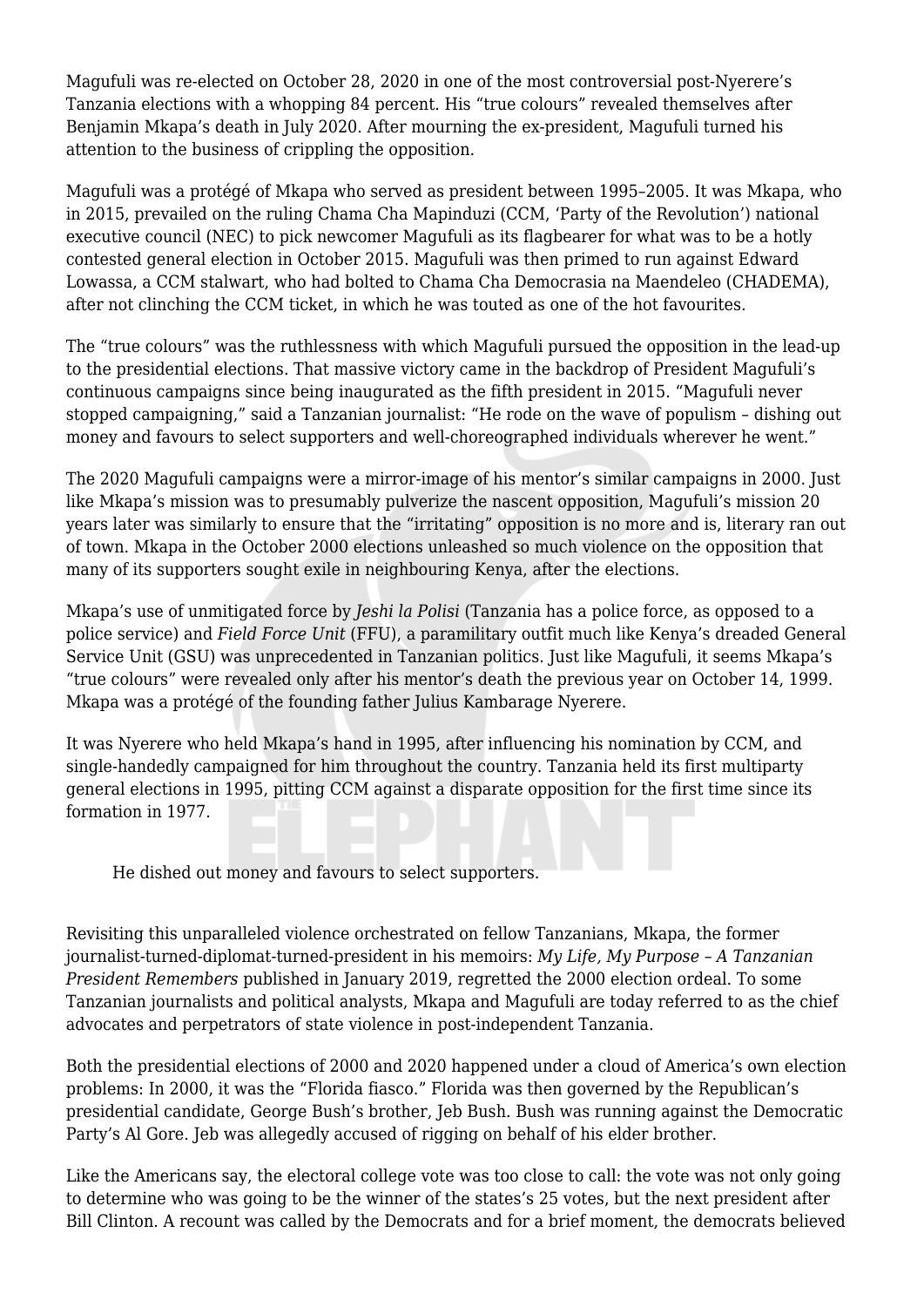they had taken it, only for the Republicans to also ask for their own recount. Bush won with a razor thin win vote. The democrats were not persuaded. To cut a long story short, the sunshine state's case found itself in the supreme court, where the republican-led court declared George Bush the eventual winner.

In 2020, with both the Tanzania and US elections being held days apart, America once again came under the world spotlight after the "Pennsylvania problem", in which President Donald Trump claimed his votes had been tampered with and paid for a recount. The MAGA Republican Party candidate was defending his seat against "sleepy Joe" a derogatory tag given by Trump to Joe Biden.

The citing of both examples here is to emphasise that America in 2000 and 2020 could not claim a moral compass to the Tanzania government's excesses in its elections. Covering the 2000 elections, I remember in Dar es Salaam, a CCM top official telling us journalists that America could not lecture Tanzania on matters election – "they should first deal with their own election rigging in Florida, before accusing us of unleashing violence and rigging the islands' results."

Nyerere had always been opposed to the twin islands of Pemba and Zanzibar's divorce with the mainland Tanganyika – a sticking sore thump between the mainland and the islands, since the republic turned to plural politics. But he never advocated state violence, instead, he sued for dialogue and persuasion.

Magufuli was determined to put the opposition in its place this time round: In a parliament of 261 members, the opposition only won seven. "By the time I'm through with Tanzania, there'll be no opposition in the country," said the deceased in one of his campaign rallies.

There is not a doubt that he loathed the opposition, so much so that he warned the regional commissioners and election officials, "I don't pay you so that you can allow opposition to win." *Tume la Uchaguzi* (National Election Commission) flatly refused any presidential debates and told the opposition it could debate among itself if it so wished.

"*In Tanzania, CCM ni tasisi,"* a local journalist reiterated to me. Literary it means the ruling party CCM is an institution. Figuratively it means, CCM is Tanzania and Tanzania is CCM. Anybody going against the "wishes of the party" would be crushed. The CCM's propaganda machinery against the leading opposition figure Tundu Lissu of CHADEMA was geared to pulverize all his efforts of running a successful campaign. "He was being hunted down like a wild animal," said the journalist.

Magufuli claimed Lissu was a supporter of LGBTQ and that he was a tool of the West being used to campaign for *mashoga,* homosexuals' rights. Several African presidents during their re-election campaigns have turned the hot-button issue of LGBTQ, their favourite bogeyman: In the terribly conservative African societies, nothing evokes emotions of antipathy like suggesting gay-ism could be mainstreamed. Yoweri Museveni has done it, John Magufuli did it, just like Robert Mugabe did it before him.

CCM being Tanzania and Tanzania being CCM, not even the bravest of private media would dare report on the opposition or against Magufuli and CCM. "There was total blackout on the opposition by the media. All what Tanzanians could read and listen to, on politics, was on the 'indefatigable Magu' and his infrastructural developments," said my Tanzanian journalist friend. Hence, Tanzania media did not report on politics – it reported on Magufuli, the person.

By the time I'm through with Tanzania, there'll be no opposition in the country